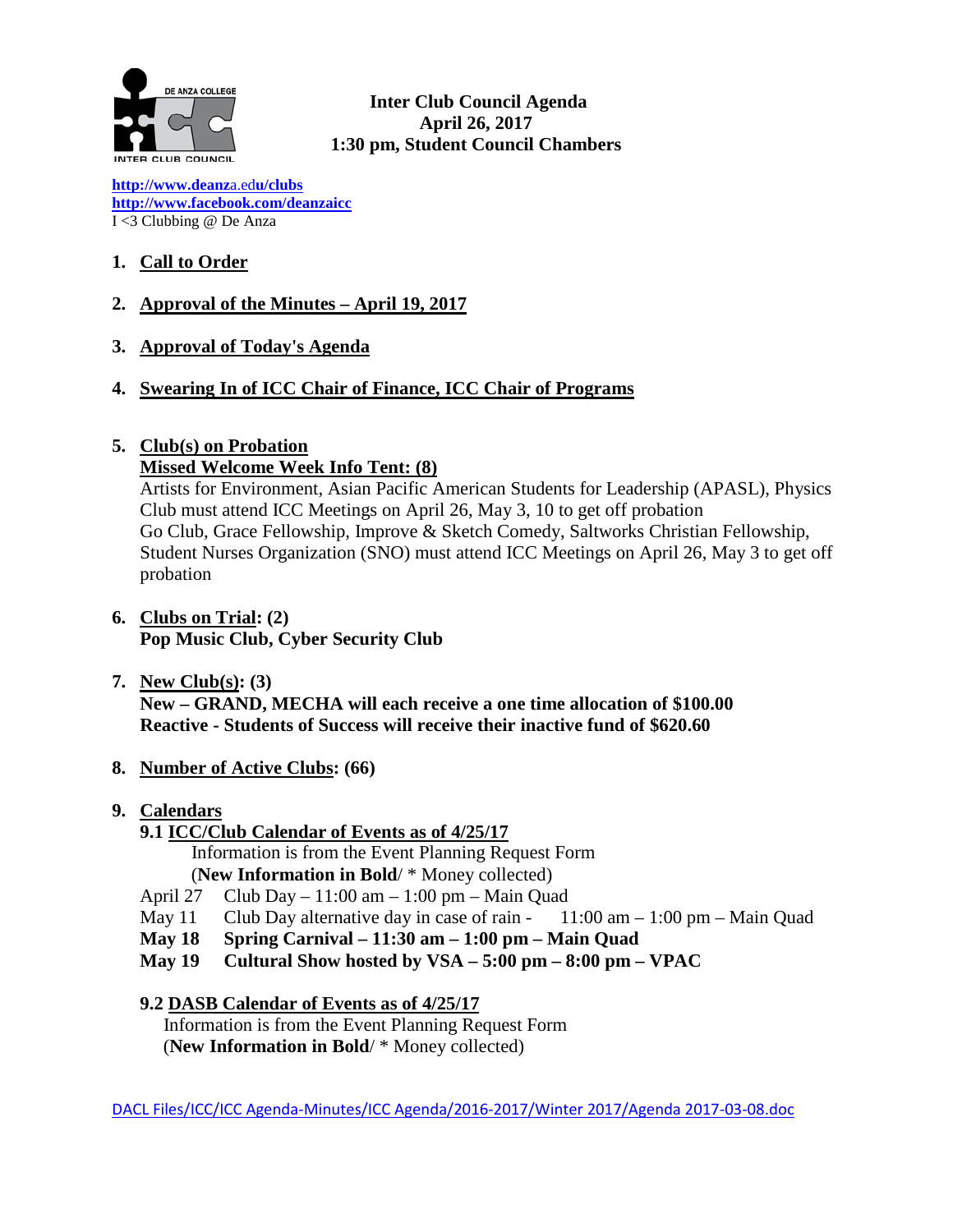### **10. ICC/Club Account Balance Status as of 4/25/17 (New Information in Bold)**

| <b>Club/ICC Allocation Account</b>     | $(#41-54730)$    | \$3,824.66  |
|----------------------------------------|------------------|-------------|
| <b>ICC Allocation-New Club Account</b> | $(#41-54720)$    | 600.00      |
| <b>ICC Events Award Account</b>        | $(\#41 - 54600)$ | \$4,550.00  |
| <b>ICC</b> Inactive Hold               | $(#44-4300)$     | \$9,514.32  |
| <b>ICC Scholarship Account</b>         | $(#44-4310)$     | \$15,620.66 |
| ICC                                    | $(#44-4320)$     | \$2,601.19  |

#### **11. Business**

| 11.1 |  | <b>Club Concessions for May 6</b> |  |  |  |
|------|--|-----------------------------------|--|--|--|
|------|--|-----------------------------------|--|--|--|

# **11.2 Club Budget Request (Info/Action)** Psychology Club is requesting \$150.00 from Club/ICC Allocation Account #41- 54730 to Psychology Club (#41-54163-4013) for Club Banner. Request Recommendation 4013/Banner \$150.00 \$150.00

If approved the Club/ICC Allocation Account #41-54730 balance will be \$3,674.66

Total \$150.00 \$150.00

Outdoor Club is requesting \$180.00 from Club/ICC Allocation Account #41- 54730 to Outdoor (#41-54370-4060) for Printing (color copies).

|               | Request  | Recommendation |
|---------------|----------|----------------|
| 4060/Printing | \$180.00 | \$180.00       |
| Total         | \$180.00 | \$180.00       |

If approved the Club/ICC Allocation Account #41-54730 balance will be \$3,494.66

IDEA is requesting \$80.00 from Club/ICC Allocation Account #41-54730 to IDEA (#41-54685-4013) \$70.00 for Banner, (#4154685-4060) \$10.00 Printing of informational flyers.

|               | Request  | Recommendation |
|---------------|----------|----------------|
| 4013/Banner   | \$ 70.00 | \$70.00        |
| 4060/Printing | \$10.00  | \$10.00        |
| Total         | \$80.00  | \$80.00        |

If approved the Club/ICC Allocation Account #41-54730 balance will be \$2,564.66

#### **11.3 Welcome Week Info Tent Drawing 4@\$50 (Info/Action)**

**11.4 Club Karaoke Drawing (Info/Action) 4 Elements Hip Hop, IDEA, Intervarsity Christian Fellowship, Music Club, Political Revolution, VSA**

#### **(Info/Action)**